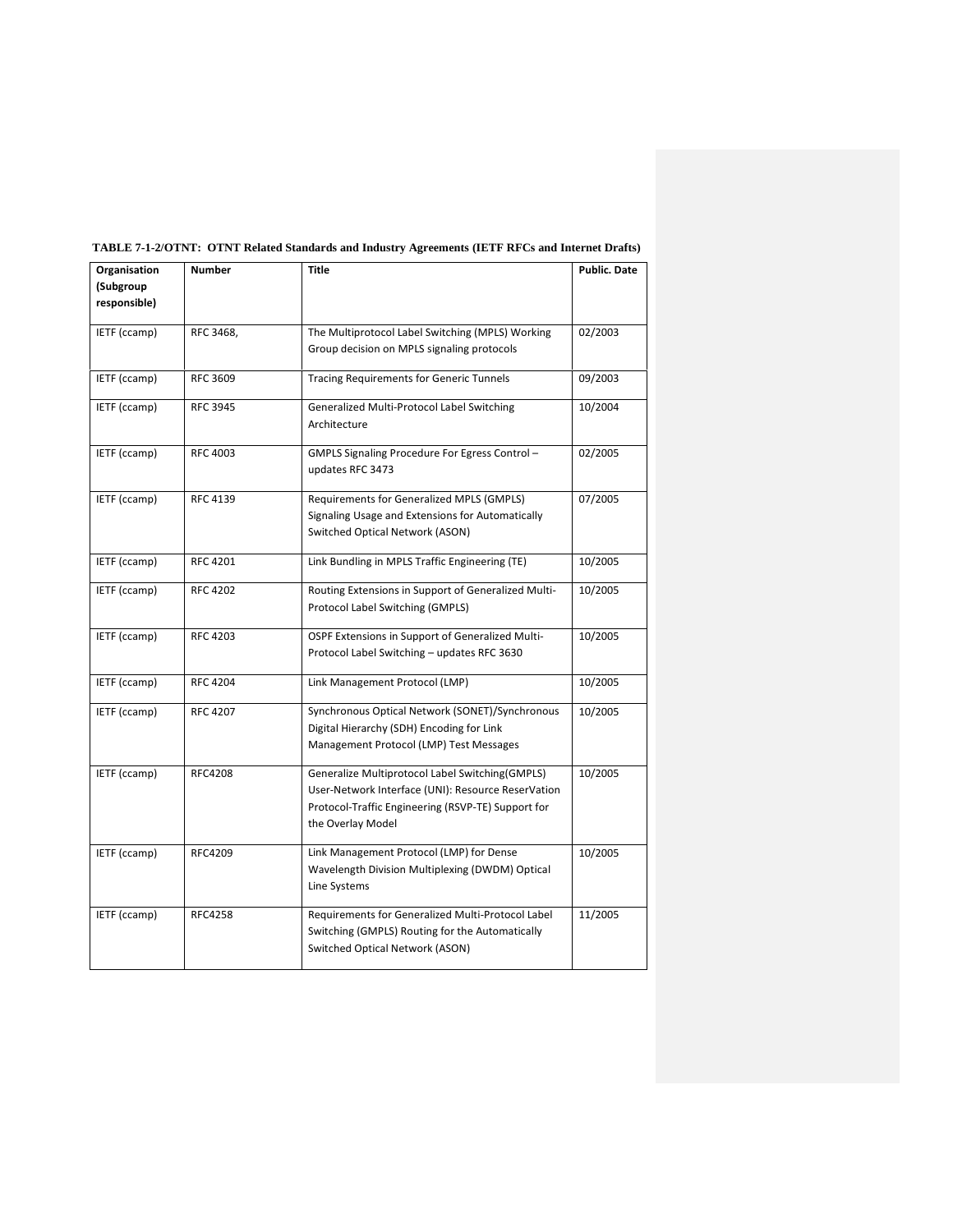| Organisation | Number         | <b>Title</b>                                                                                                                                                                                                 | Public. Date |                                 |
|--------------|----------------|--------------------------------------------------------------------------------------------------------------------------------------------------------------------------------------------------------------|--------------|---------------------------------|
| (Subgroup    |                |                                                                                                                                                                                                              |              |                                 |
| responsible) |                |                                                                                                                                                                                                              |              |                                 |
| IETF (ccamp) | <b>RFC4257</b> | Framework for Generalized Multi-Protocol Label<br>Switching (GMPLS)-based Control of Synchronous<br>Digital Hierarchy/Synchronous Optical Networking<br>(SDH/SONET) Networks                                 | 12/2005      |                                 |
| IETF (ccamp) | <b>RFC4328</b> | Generalized Multi-Protocol Label Switching (GMPLS)<br>Signaling Extensions for G.709 Optical Transport<br>Networks Control - updates RFC 3471                                                                | 01/2006      |                                 |
| IETF (ccamp) | RFC4394        | A Transport Network View of the Link Management<br>Protocol                                                                                                                                                  | 02/2006      |                                 |
| IETF (ccamp) | RFC4397        | A Lexicography for the Interpretation of Generalized<br>Multiprotocol Label Switching (GMPLS) Terminology<br>within The Context of the ITU-T's Automatically<br>Switched Optical Network (ASON) Architecture | 02/2006      |                                 |
| IETF (ccamp) | RFC44205420    | Encoding of Attributes for Multiprotocol Label<br>Switching (MPLS) Label Switched Path (LSP)<br>Establishment Using Resource ReserVation Protocol-<br>Traffic Engineering (RSVP-TE)                          | 02/20069     | Comment [d1]: RFC4420 obsoleted |
| IETF (ccamp) | RFC4426        | Generalized Multi-Protocol Label Switching (GMPLS)<br>Recovery Functional Specification                                                                                                                      | 03/2006      |                                 |
| IETF (ccamp) | <b>RFC4427</b> | Recovery (Protection and Restoration) Terminology<br>for Generalized Multi-Protocol Label Switching<br>(GMPLS)                                                                                               | 03/2006      |                                 |
| IETF (ccamp) | <b>RFC4428</b> | Analysis of Generalized Multi-Protocol Label<br>Switching (GMPLS)-based Recovery Mechanisms<br>(including Protection and Restoration)                                                                        | 03/2006      |                                 |
| IETF (ccamp) | <b>RFC4558</b> | Node ID based RSVP Hello: A Clarification Statement                                                                                                                                                          | 06/2006      |                                 |
| IETF (ccamp) | RFC4606        | Generalized Multi-Protocol Label Switching (GMPLS)<br>Extensions for Synchronous Optical Network (SONET)<br>and Synchronous Digital Hierarchy (SDH) Control                                                  | 08/2006      |                                 |
| IETF (ccamp) | RFC4631        | Link Management Protocol (LMP) Management<br>Information Base (MIB) - updates RFC4327                                                                                                                        | 09/2006      |                                 |
| IETF (ccamp) | RFC4801        | Definitions of Textual Conventions for Generalized<br>Multiprotocol Label Switching (GMPLS) Management                                                                                                       | 02/2007      |                                 |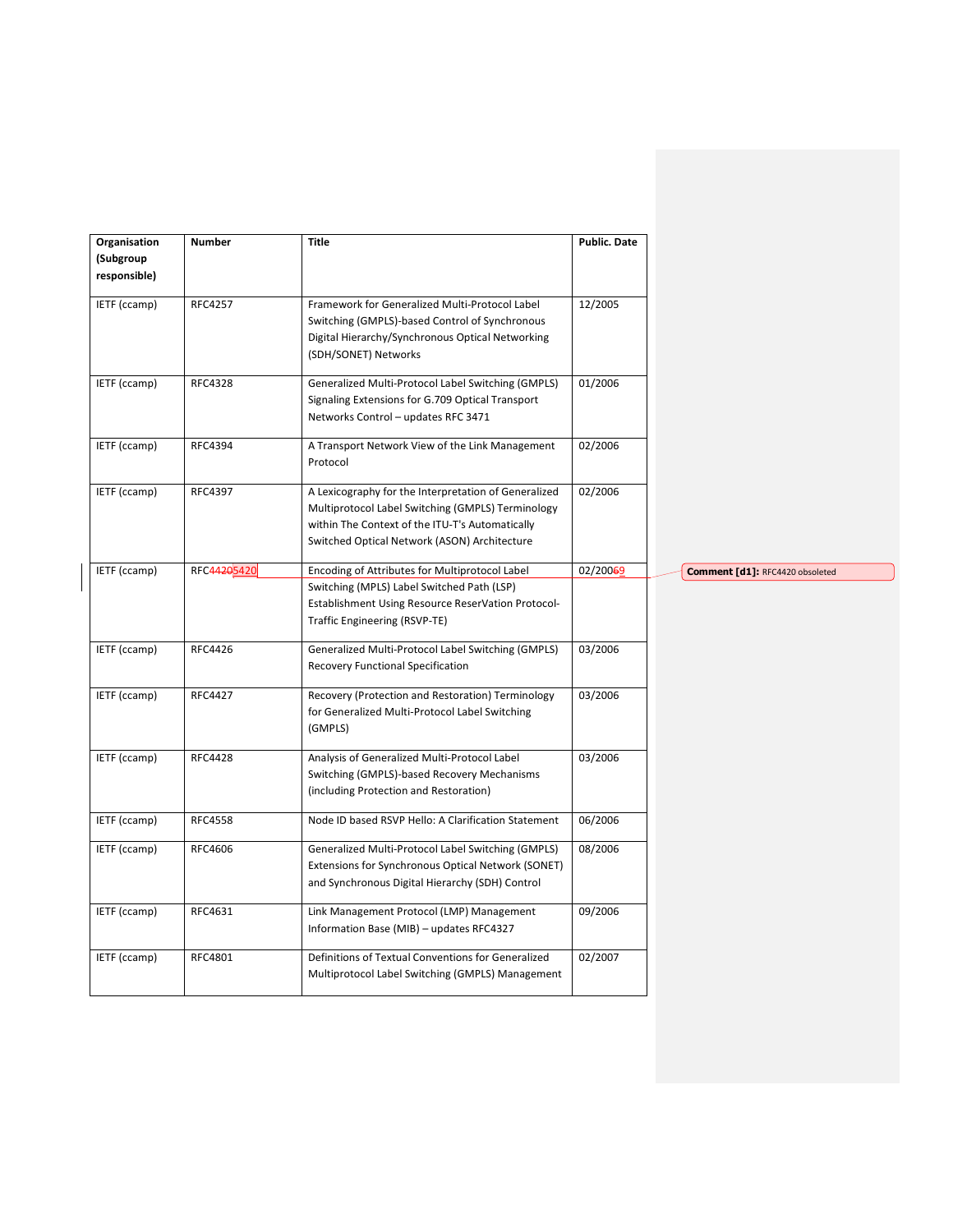| Organisation        | <b>Number</b>       | <b>Title</b>                                          | <b>Public. Date</b> |
|---------------------|---------------------|-------------------------------------------------------|---------------------|
| (Subgroup           |                     |                                                       |                     |
| responsible)        |                     |                                                       |                     |
|                     |                     |                                                       |                     |
| IETF (ccamp)        | <b>RFC4802</b>      | Generalized Multiprotocol Label Switching (GMPLS)     | 02/2007             |
|                     |                     | Traffic Engineering Management Information Base       |                     |
| IETF (ccamp)        | RFC4803             | Generalized Multiprotocol Label Switching (GMPLS)     | 02/2007             |
|                     |                     | Label Switching Router (LSR) Management               |                     |
|                     |                     | <b>Information Base</b>                               |                     |
| IETF (ccamp)        | <b>RFC4874</b>      | Exclude Routes - Extension to RSVP-TE                 | 04/2007             |
|                     |                     |                                                       |                     |
| IETF (ccamp)        | <b>RFC4920</b>      | Crankback Signaling Extensions for MPLS and GMPLS     | 07/2007             |
|                     |                     | <b>RSVP-TE</b>                                        |                     |
| IETF (ccamp)        | <b>RFC4783</b>      | <b>GMPLS - Communication of Alarm Information</b>     | 12/2006             |
|                     |                     |                                                       |                     |
| IETF (ccamp)        | <b>RFC4872</b>      | RSVP-TE Extensions in support of End-to-End           | 05/2007             |
|                     |                     | Generalized Multi-Protocol Label Switching (GMPLS)-   |                     |
|                     |                     | based Recovery                                        |                     |
| IETF (ccamp)        | RFC4873             | <b>GMPLS Based Segment Recovery</b>                   | 05/2007             |
|                     |                     |                                                       |                     |
| IETF (ccamp)        | RFC4726             | A Framework for Inter-Domain MPLS Traffic             | 11/2006             |
|                     |                     | Engineering                                           |                     |
| IETF (ccamp)        | RFC4736             | Reoptimization of Multiprotocol Label Switching       | 11/2006             |
|                     |                     | (MPLS) Traffic Engineering (TE) loosely routed Label  |                     |
|                     |                     | Switch Path (LSP)                                     |                     |
|                     |                     |                                                       |                     |
| IETF (ccamp)        | RFC5063             | <b>Extensions to GMPLS RSVP Graceful Restart</b>      | 10/2007             |
| IETF (ccamp)        | draft-ietf-ccamp-   | A Per-domain path computation method for              | 2/2008              |
|                     | inter domain pd-    | establishing Inter-domain Traffic Engineering (TE)    |                     |
|                     | path-comp-          | Label Switched Paths (LSPs)                           |                     |
|                     | 05.txtRFC5152       |                                                       |                     |
|                     |                     |                                                       |                     |
| IETF (ccamp)        | RFC4652             | Evaluation of existing Routing Protocols against ASON | 10/2006             |
|                     |                     | routing requirements                                  |                     |
| <b>IETF</b> (ccamp) | draft-ietf-ccamp-   | <b>OSPFv2 Routing Protocols Extensions for ASON</b>   |                     |
|                     | gmpls-ason-routing- | Routing                                               |                     |
|                     | ospf-09.txt         |                                                       |                     |
| IETF (ccamp)        | RFC4990             | Use of Addresses in Generalized Multi-Protocol Label  | 09/2007             |
|                     |                     | Switching (GMPLS) Networks                            |                     |
|                     |                     |                                                       |                     |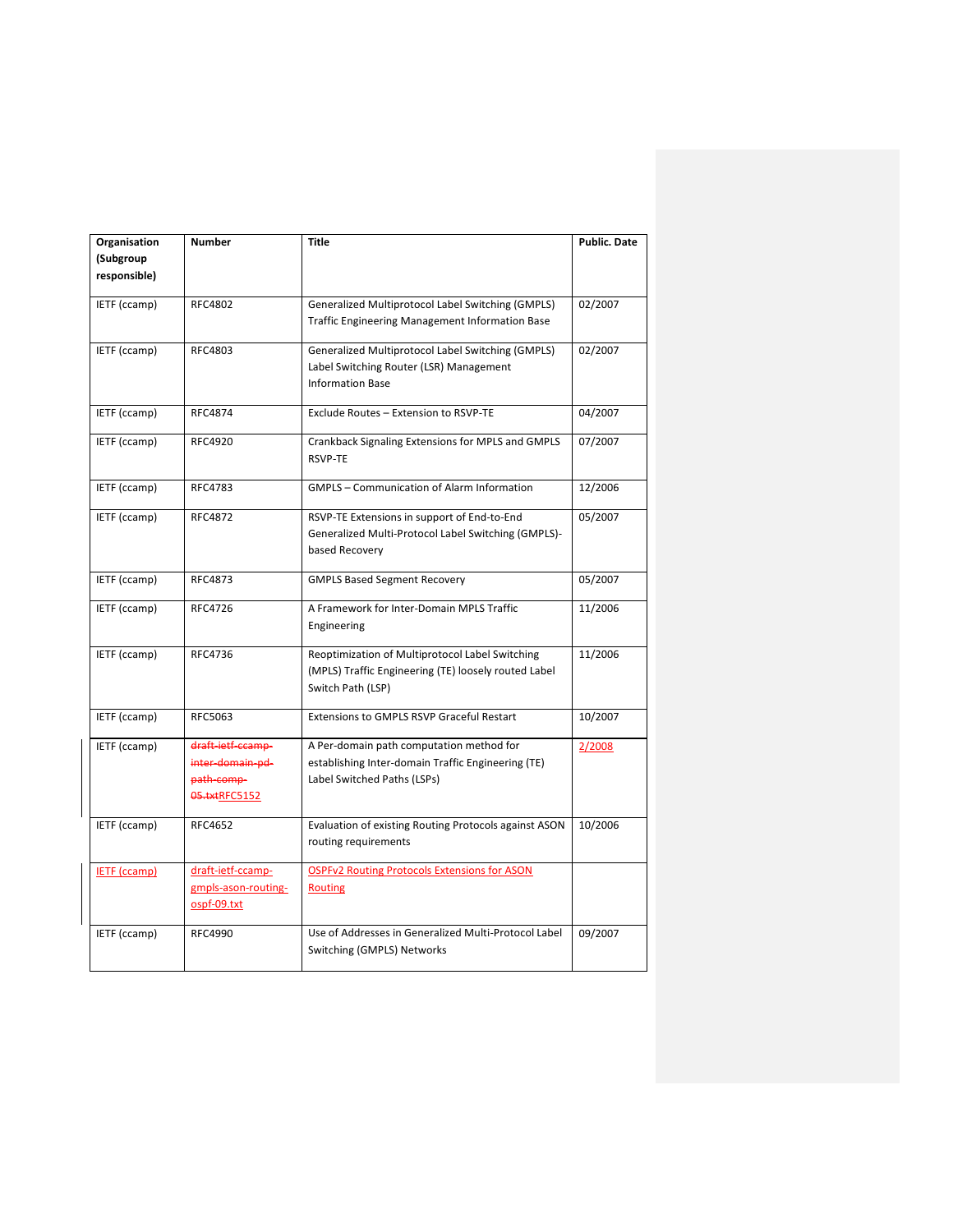| Organisation | Number                                                               | <b>Title</b>                                                                                                                         | <b>Public. Date</b> |
|--------------|----------------------------------------------------------------------|--------------------------------------------------------------------------------------------------------------------------------------|---------------------|
| (Subgroup    |                                                                      |                                                                                                                                      |                     |
| responsible) |                                                                      |                                                                                                                                      |                     |
| IETF (ccamp) | <b>RFC4972</b>                                                       | Routing extensions for discovery of Multiprotocol<br>(MPLS) Label Switch Router (LSR) Traffic Engineering<br>(TE) mesh membership    | 07/2007             |
| IETF (ccamp) | draft ietf ccamp te-<br>node cap-<br>05.txtRFC5073                   | Routing extensions for discovery of Traffic<br><b>Engineering Node Capabilities</b>                                                  | 12/2007             |
| IETF (ccamp) | draft ietf ccamp-<br>gmpls mln regs-<br>07.txtRFC5212                | Requirements for GMPLS-based multi-region and<br>multi-layer networks (MRN/MLN))                                                     | 7/2008              |
| IETF (ccamp) | draft-ietf-ccamp-<br>gmpls mln eval-<br>05.txtRFC5339                | Evaluation of existing GMPLS Protocols against Multi<br>Layer and Multi Region Networks (MLN/MRN)                                    | 9/2008              |
| IETF (ccamp) | draft-ietf-ccamp-<br>inter domain rsvp te-<br>07.txtRFC5151          | Inter domain Multiprotocol Label Switching (MPLS)<br>and Generalized MPLS (GMPLS) Traffic Engineering -<br><b>RSVP-TE extensions</b> | 2/2008              |
| IETF (ccamp) | draft-ietf-ccamp-lsp-<br>stitching-<br>06.txtRFC5150                 | Label Switched Path Stitching with Generalized<br>Multiprotocol Label Switching Traffic Engineering<br>(GMPLS TE)                    | 2/2008              |
| IETF (ccamp) | <b>RFC4974</b>                                                       | Generalized MPLS (GMPLS) RSVP-TE Signaling<br>Extensions in support of Calls                                                         | 08/2007             |
| IETF (ccamp) | draft-ietf-ccamp-lsp-<br>hierarchy-bis-01.txt                        | Procedures for Dynamically Signaled Hierarchical<br>Label Switched Paths                                                             |                     |
| IETF (ccamp) | draft-ietf-ccamp-<br>mpls gmpls-<br>interwork-fmwk-<br>04.txtRFC5145 | Framework for MPLS-TE to GMPLS migration                                                                                             | 3/2008              |
| IETF (ccamp) | draft-ietf-ccamp-<br>ethernet-traffic-<br>parameters-03.txt          | <b>MEF Ethernet Traffic Parameters</b>                                                                                               |                     |
| IETF (ccamp) | draft-ietf-ccamp-<br>gmpls-ason-routing-<br>ospf-04.txt              | OSPFv2 Routing Protocols Extensions for ASON<br>Routing                                                                              |                     |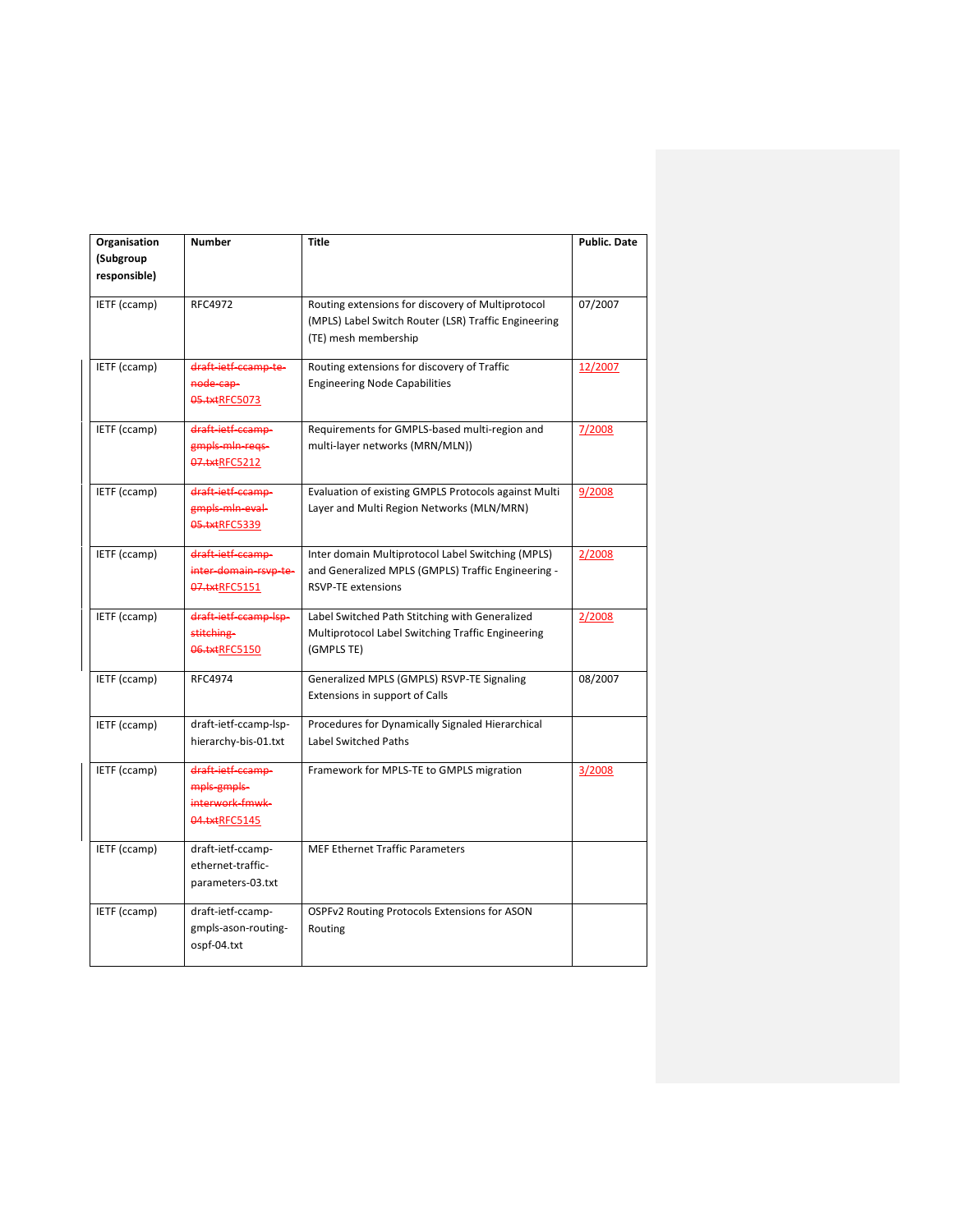| Organisation | <b>Number</b>               | Title                                               | <b>Public. Date</b> |
|--------------|-----------------------------|-----------------------------------------------------|---------------------|
| (Subgroup    |                             |                                                     |                     |
| responsible) |                             |                                                     |                     |
|              |                             |                                                     |                     |
| IETF (ccamp) | draft ietf ccamp-           | Graceful Shutdown in GMPLS Traffic Engineering      | 3/2009              |
|              | mpls-graceful-<br>shutdown- | <b>Networks</b>                                     |                     |
|              |                             |                                                     |                     |
|              | 04.txtRFC5495               |                                                     |                     |
| IETF (ccamp) | draft-ietf-ccamp-           | Operating Virtual Concatenation (VCAT) and the Link |                     |
|              | gmpls-vcat-lcas-            | Capacity Adjustment Scheme (LCAS) with Generalized  |                     |
|              | 03.txt                      | Multi-Protocol Label Switching (GMPLS)              |                     |
|              |                             |                                                     |                     |
| IETF (ccamp) | draft-ietf-ccamp-           | <b>Traffic Engineering Database Management</b>      |                     |
|              | gmpls-ted-mib-02.txt        | Information Base in support of GMPLS                |                     |
| IETF (ccamp) | draft-ietf-ccamp-pc-        | Requirements for the Conversion Between             | 4/2009              |
|              | and se regs-                | Permanent Connections and Switched Connections in   |                     |
|              | 01.txtRFC5493               | a Generalized Multiprotocol Label Switching (GMPLS) |                     |
|              |                             | Network                                             |                     |
|              |                             |                                                     |                     |
| IETF (ccamp) | draft ietf ccamp-           | Interworking Requirements to Support operation of   | 3/2008              |
|              | mpls-gmpls-                 | MPLS-TE over GMPLS networks                         |                     |
|              | interwork regts-            |                                                     |                     |
|              | 03.txtRFC5146               |                                                     |                     |
| IETF (ccamp) | draft ietf ccamp-           | Analysis of Inter-domain Label Switched Path (LSP)  | 8/2008              |
|              | inter-domain-               | Recovery                                            |                     |
|              | recovery analysis           |                                                     |                     |
|              | 02.txtRFC5298               |                                                     |                     |
|              |                             |                                                     |                     |
| IETF (ccamp) | draft-ietf-ccamp-           | Framework for GMPLS and PCE Control of              |                     |
|              | wavelength-                 | Wavelength Switched Optical Networks (WSON)         |                     |
|              | switched-framework-         |                                                     |                     |
|              | 00.txtdraft-ietf-           |                                                     |                     |
|              | ccamp-rwa-wson-             |                                                     |                     |
|              | framework-03.txt            |                                                     |                     |
| IETF (ccamp) | draft-ietf-ccamp-           | Generalized Labels for G.694 Lambda-Switching       |                     |
|              | gmpls g 694 lambda          | Capable Label Switching Routers                     |                     |
|              | labels-02.txtdraft-         |                                                     |                     |
|              | ietf-ccamp-gmpls-g-         |                                                     |                     |
|              | 694-lambda-labels-          |                                                     |                     |
|              | 04.txt                      |                                                     |                     |
|              |                             |                                                     |                     |